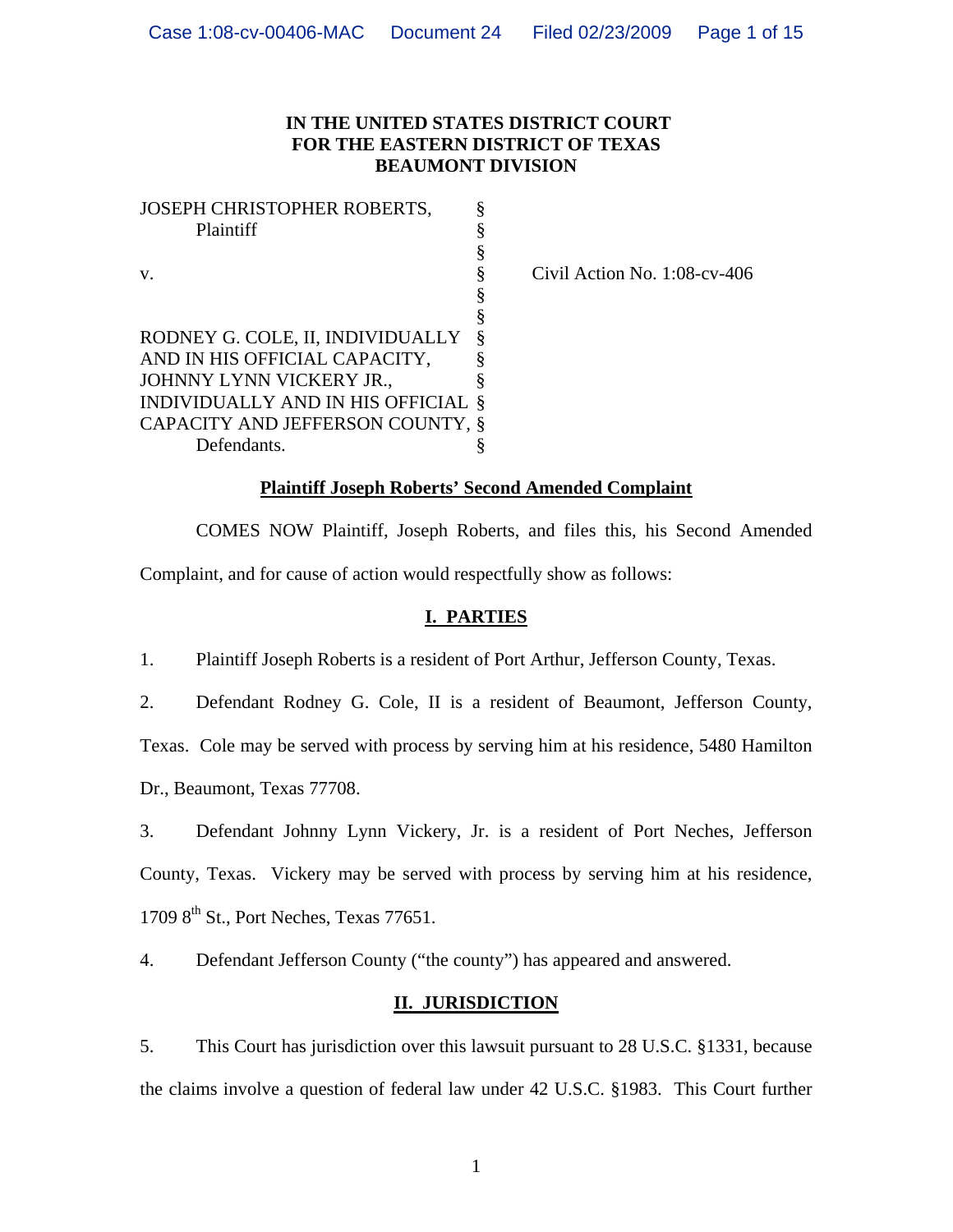has pendant and ancillary jurisdiction over the related state-law claims pursuant to 28 U.S.C. § 1367 (a).

### **III. VENUE**

6. Venue is proper in this cause in the Eastern District of Texas pursuant to 28 U.S.C. §1391(a)(2) because all or substantial part of the events which gave rise to this cause of action occurred in the Eastern District of Texas.

## **IV. FACTS**

7. On April  $5<sup>th</sup>$ , 2007 Joseph Roberts was arrested by Officer Fontenette of the Jefferson County Sheriff's Department for an outstanding traffic warrant. Mr. Roberts was transported to the Jefferson County Jail without incident. As he was being processed, Rodney Cole began a search of Joseph. Without justification, Cole punched Joseph twice in the face and then slammed his head into the booking counter. The beating administered by Cole on Joseph was severe enough to require stitches and was captured on the facility's video surveillance camera. There were several other officers present that witnessed the incident, yet none intervened or seemed the slightest bit disturbed by what was happening. In fact, it appears that the beating Cole administered to Joseph was an accepted practice.

8. Roberts was then placed in a holding cell; he had not received any medical treatment and was bleeding profusely from his mouth. Roberts was then taken out of the holding cell for photographs and fingerprinting. Roberts was handcuffed and brought to the booking counter; he was to be released on a personal bond for medical treatment.

9. As Joseph was being released for medical treatment, he bled and/or spit blood on the release papers. In response, Defendant Johnny Lynn Vickery, Jr., also an officer with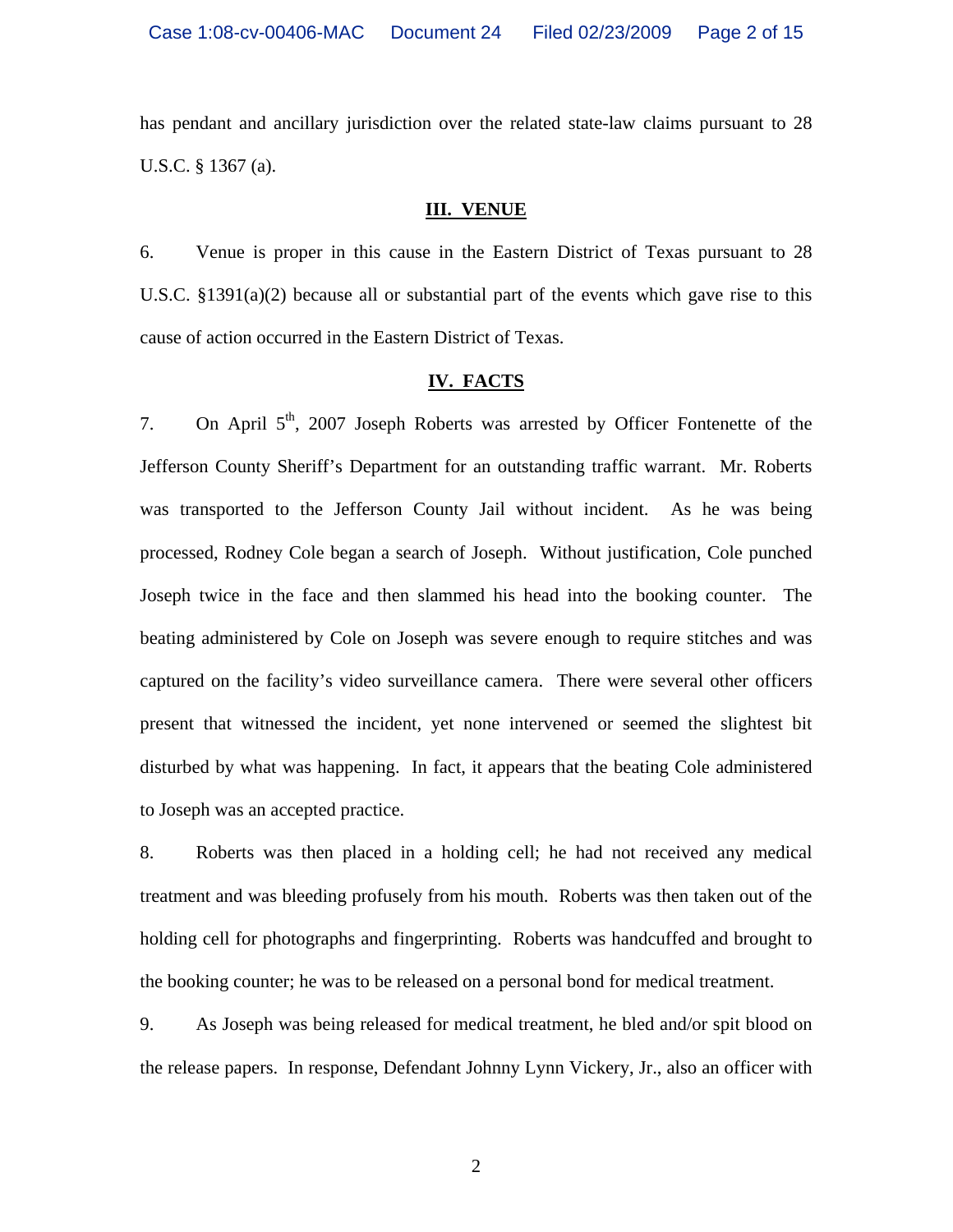the Jefferson County Sheriff's Department, further assaulted Joseph. Vickery grabbed Joseph and threw him into a wall. He then took the bloody release papers and grinded them into Roberts' hair. This attack, like the previous attack by Cole, was unjustified; Joseph was handcuffed at the time and posed no threat to Vickery or the public. Again, as in the first assault, several officers stood watching the incident; two were apparently so pleased with the events that they "high-fived" each other. Other officers just laughed at Joseph and the situation; it is clear from the responses of the observing officers that Vickery's behavior was typical for Jefferson County.

10. Officers Cole and Vickery, acting under color of state law and pursuant to a widespread custom and practice of the Jefferson County Sheriff's Department, unconstitutionally deprived Plaintiff of his right to be free from unreasonable seizures, and subjected him to summary punishment, cruel and unusual punishment and excessive force.

11. These assaults were captured on video tape. The Jefferson County Sheriff's Department tacitly approved of the Officer's unconstitutional acts, which were committed pursuant to Jefferson County Sheriff Department policy, prior to the incident. The Sheriff's department only took corrective action after it was apparent that it could not avoid responsibility for the incident.

### **V. CAUSES OF ACTION**

### **Rodney G. Cole, II, Individually**

### **A. Violations of 42 U.S.C. § 1983 – Excessive Force in Violation of Plaintiff's Fourth and Fourteenth Amendment Rights**

12. Cole, while acting under the color of state law as a uniformed police officer for Jefferson County, deprived Joseph Roberts of rights secured to him by the Constitution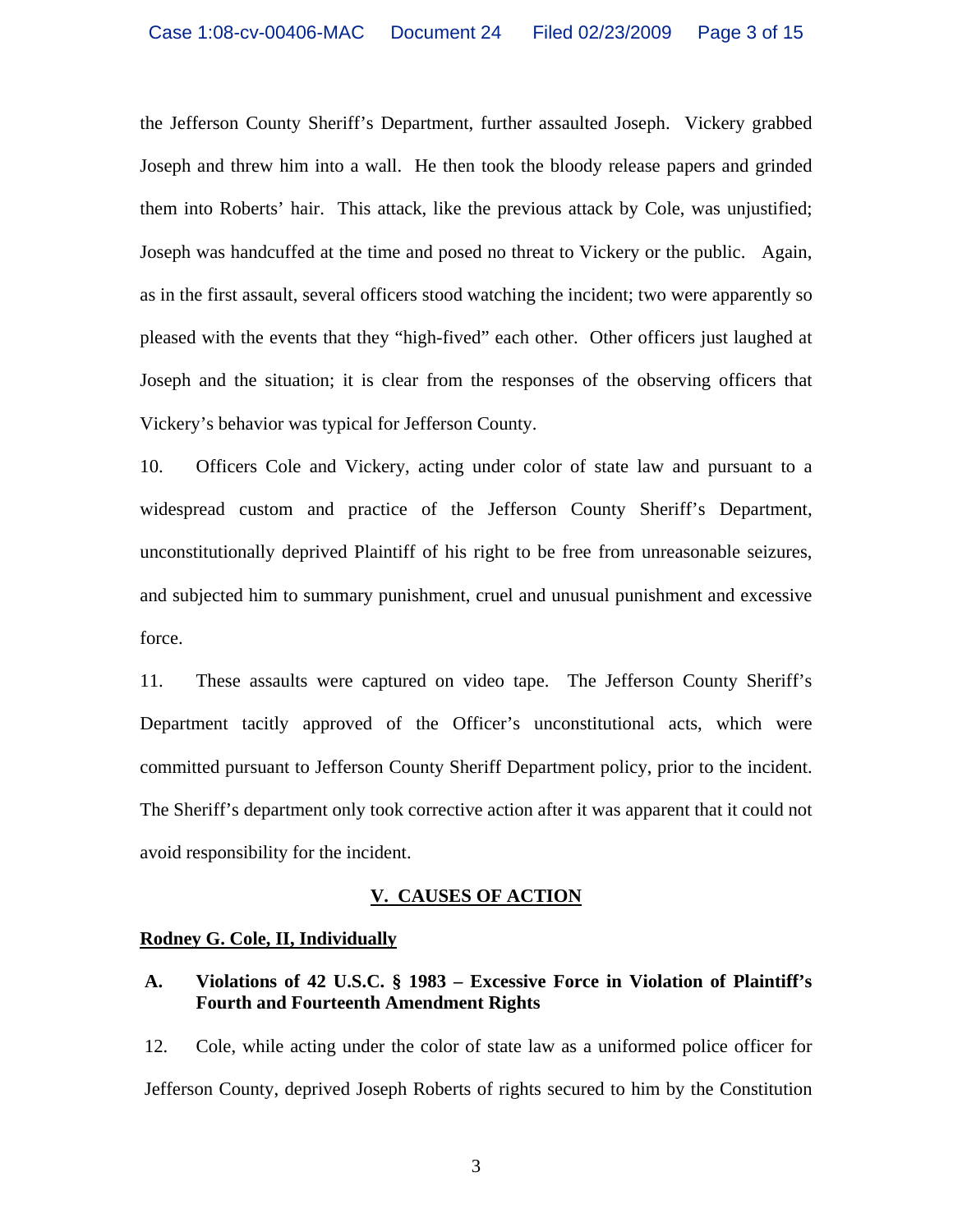of the United States of America. Cole assaulted Joseph while he was in custody; a video tape clearly shows that Joseph made no threatening movements prior to the assault. Cole's actions showed conscious indifference to a right to be free of unreasonable seizure, as guaranteed by the  $4<sup>th</sup>$  Amendment, which was well-known to Cole at the time. 13. Joseph posed no threat to the officers, jail staff or the public when he was assaulted. No reasonable officer or person in Cole's position would have thought the force brought to bear was necessary to prevent imminent harm to him or the public. Joseph was unarmed throughout the incident and when Cole assaulted him. Moreover, no reasonable officer would have thought it necessary to punch Joseph twice in the face and slam his head into the counter to prevent imminent harm, as Joseph was not resisting when he was assaulted. This assault also constitutes a cause of action under Texas civil law.

14. Cole's actions constitute conscious indifference to Joseph's rights under the  $4<sup>th</sup>$ Amendment of the U.S. Constitution and his conscious indifference to those rights was the producing and proximate cause of Joseph's injuries. The force Cole used was greatly in excess of what the situation required and his actions are shocking to the collective conscience of the Jefferson County community.

15. Cole's actions were taken pursuant to a custom and practice of Jefferson County that is so widespread as to have the force of law. The constitutional deprivations described above were witnessed by policy makers for Jefferson County; despite a host of other officers being present to witness Cole's acts, none took any steps to prevent or correct the harm. To a person, everyone Jefferson County employee who witnessed the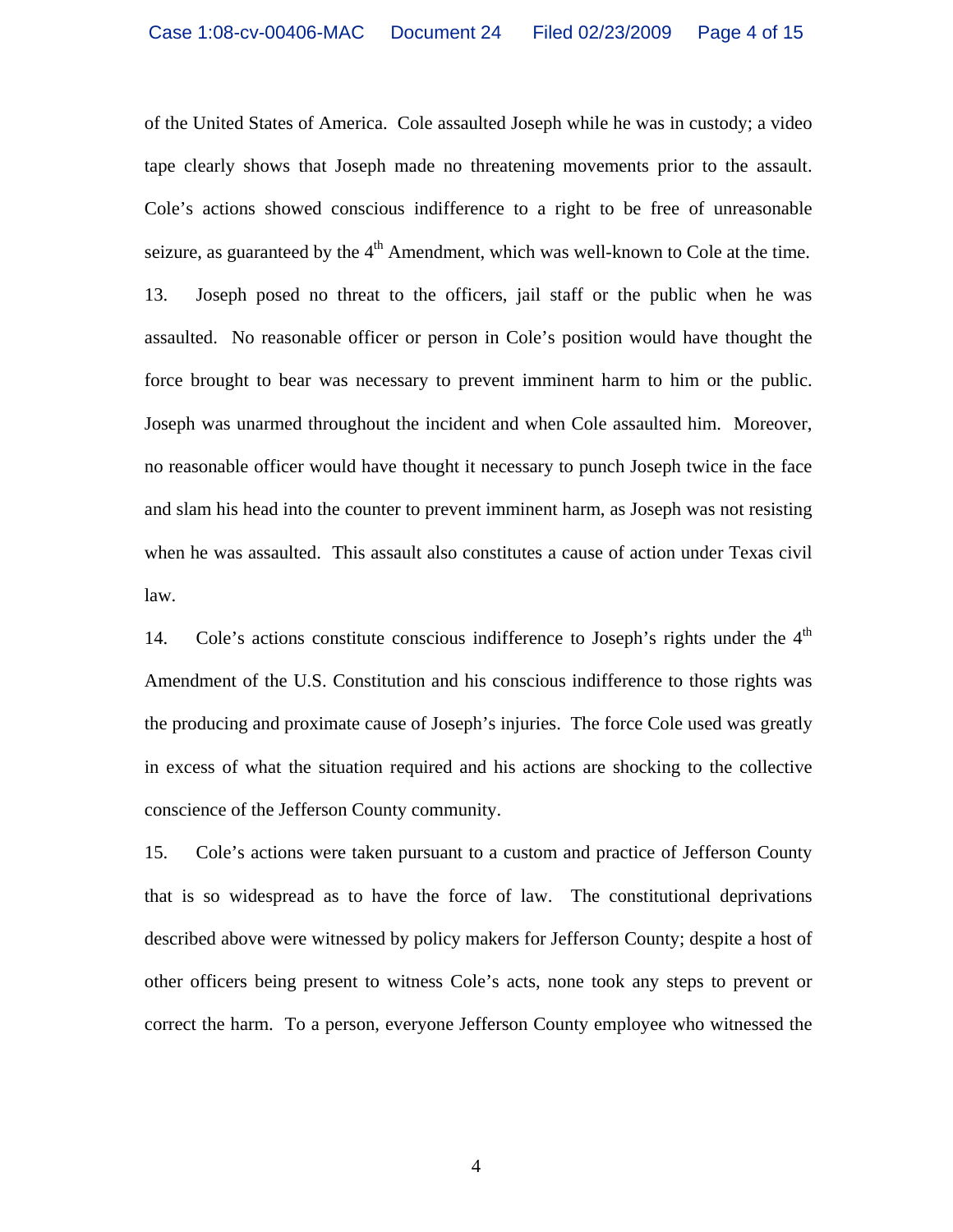incident acted as though constitutional violations of this type are the custom and practice of Jefferson County.

# **B. Violations of 42 U.S.C. § 1983 – Summary Punishment in Violation of Plaintiff's 14th Amendment Rights**

16. The preceding paragraphs are incorporated by reference.

17. Every citizen of the United States is guaranteed due process of law prior to loss of life, liberty or property by the  $14<sup>th</sup>$  Amendment to the U.S. Constitution. Cole assaulted Joseph after Joseph was subdued and in custody. Cole took it upon himself to punish Joseph by punching him repeatedly in the face and slamming his face into the booking counter.

18. Cole acted under color of state law when he assaulted Joseph. Cole's actions demonstrated his conscious indifference to Joseph's right to due process. Cole's conscious indifference to Joseph's rights under the  $14<sup>th</sup>$  Amendment was the proximate and producing cause of Joseph's injuries. This assault also constitutes a cause of action under Texas civil law.

19. No reasonable officer could have believed it was reasonable to assault an unarmed man in the situation presented to Cole. At the time he was assaulted, Joseph posed no threat to the officer or the public; he had already submitted to custody and made no threatening moves to provoke Cole. Regardless of how angry Joseph made Cole during the booking procedure, Joseph deserved and was guaranteed due process prior to punishment.

20. Cole's actions were taken pursuant to a custom and practice of Jefferson County that is so widespread as to have the force of law. The constitutional deprivations described above were witnessed by policy makers for Jefferson County; despite a host of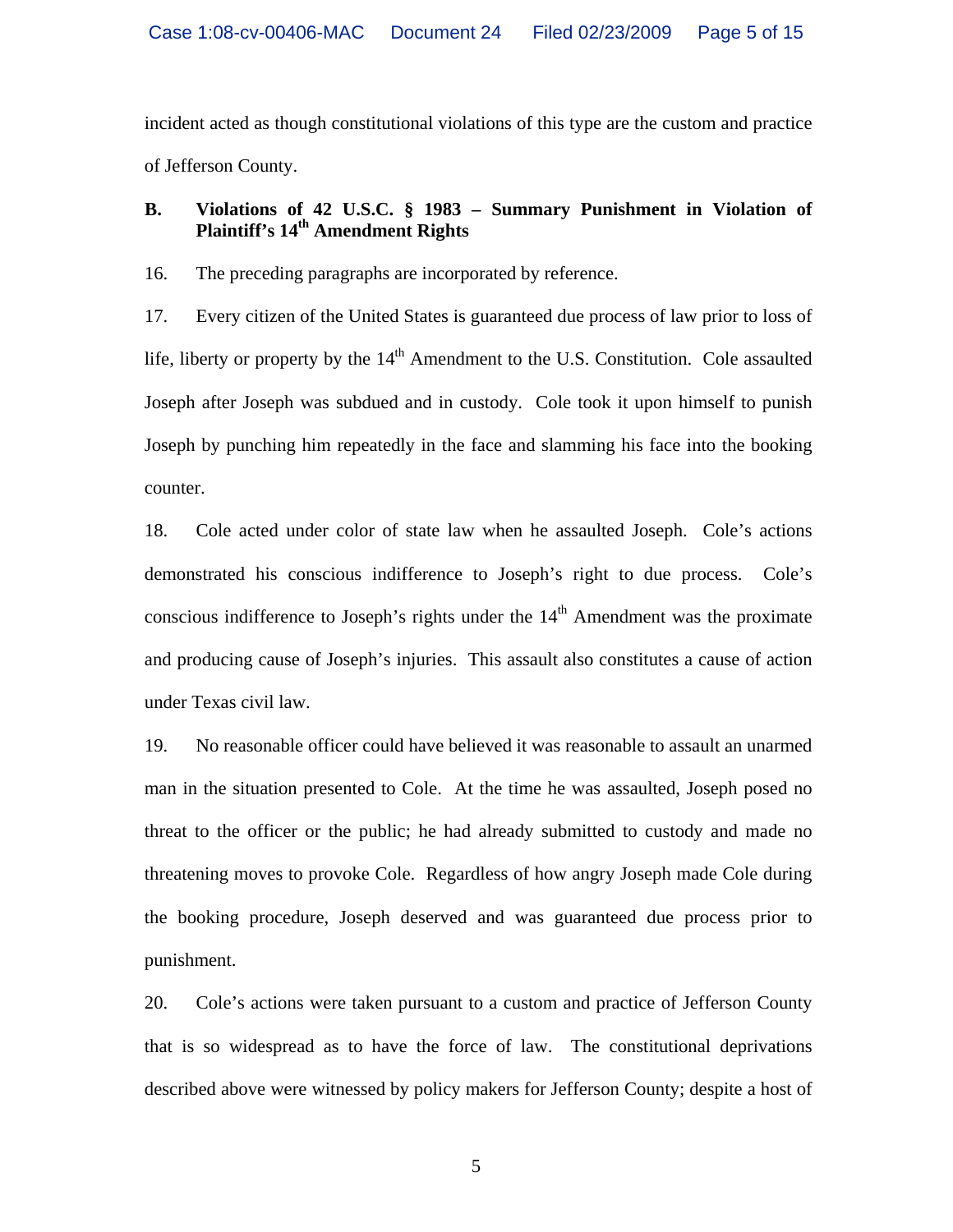other officers being present to witness Cole's acts, none took any steps to prevent or correct the harm. To a person, everyone Jefferson County employee who witnessed the incident acted as though constitutional violations of this type are the custom and practice of Jefferson County.

## **C. Violations of 42 U.S.C. § 1983 – Failure to Provide Medical Aid in Violation of Plaintiff's Fourth and Fourteenth Amendment Rights**

21. Plaintiff hereby incorporates the preceding paragraphs by reference.

22. Once a person is in police custody, the custodial officer has a duty to provide for his safety and secure medical aid for the person if he is injured. Cole violated Joseph's Fourth and Fourteenth Amendment rights by failing to secure medical attention for Joseph immediately after punching him four times. It appears that Cole intended for Joseph to suffer and refusal to promptly secure medical attention was a further step in that plan and constituted conscious indifference to Joseph's known constitutional rights. Cole's failure to secure medical attention for Joseph in a timely fashion was the proximate and producing cause of Joseph's injuries.

23. Cole's actions were taken pursuant to a custom and practice of Jefferson County that is so widespread as to have the force of law. The constitutional deprivations described above were witnessed by policy makers for Jefferson County; despite a host of other officers being present to witness Cole's acts, none took any steps to prevent or correct the harm. To a person, everyone Jefferson County employee who witnessed the incident acted as though constitutional violations of this type are the custom and practice of Jefferson County.

# **D. Violations of 42 U.S.C. § 1983 8th Amendment - Cruel and Unusual Punishment**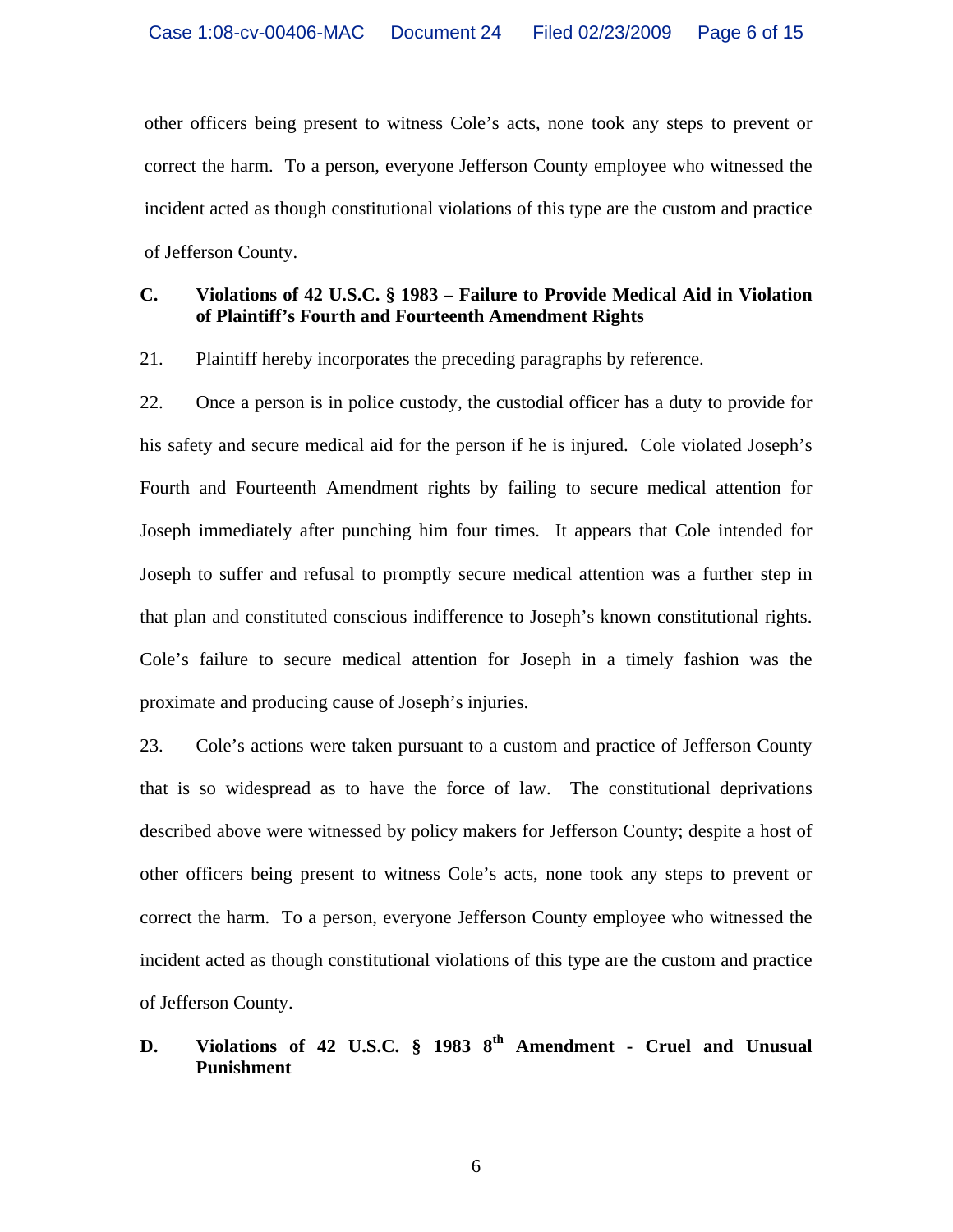24. Plaintiff hereby incorporates the preceding paragraphs by reference.

25. Because Joseph Roberts was in custody while he was assaulted by Cole, Cole violated Joseph's Eighth-Amendment right to be free of cruel and unusual punishment. While it is granted that in a custodial setting, not every push or shove constitutes excessive force or cruel and unusual punishment, the force used by Cole was of such a degree as to shock the conscience of the community and the Court. Specifically, there was no need to use any force at all against Joseph when Cole repeatedly punched him and slammed his head into the booking counter. Cole's actions were grossly disproportionate to the need under the circumstances and were motivated by malice and for the very purpose of causing harm. Cole's actions were not in good faith. Plaintiff suffered injury as result of Cole's unconstitutional, cruel and unusual punishment. This assault also constitutes a cause of action under Texas civil law.

26. Further, Cole's actions were taken pursuant to a custom and practice of Jefferson County that is so widespread as to have the force of law. The constitutional deprivations described above were witnessed by policy makers for Jefferson County; despite a host of other officers being present to witness Cole's acts, none took any steps to prevent or correct the harm. To a person, everyone Jefferson County employee who witnessed the incident acted as though constitutional violations of this type are the custom and practice of Jefferson County.

#### **Johnny Lynn Vickery, Jr., Individually**

### **A. Violations of 42 U.S.C. § 1983 – Excessive Force in Violation of Plaintiff's Fourth and Fourteenth Amendment Rights**

27. Johnny Lynn Vickery, while acting under the color of state law as a uniformed police officer for the Jefferson County, deprived Joseph of rights secured to him by the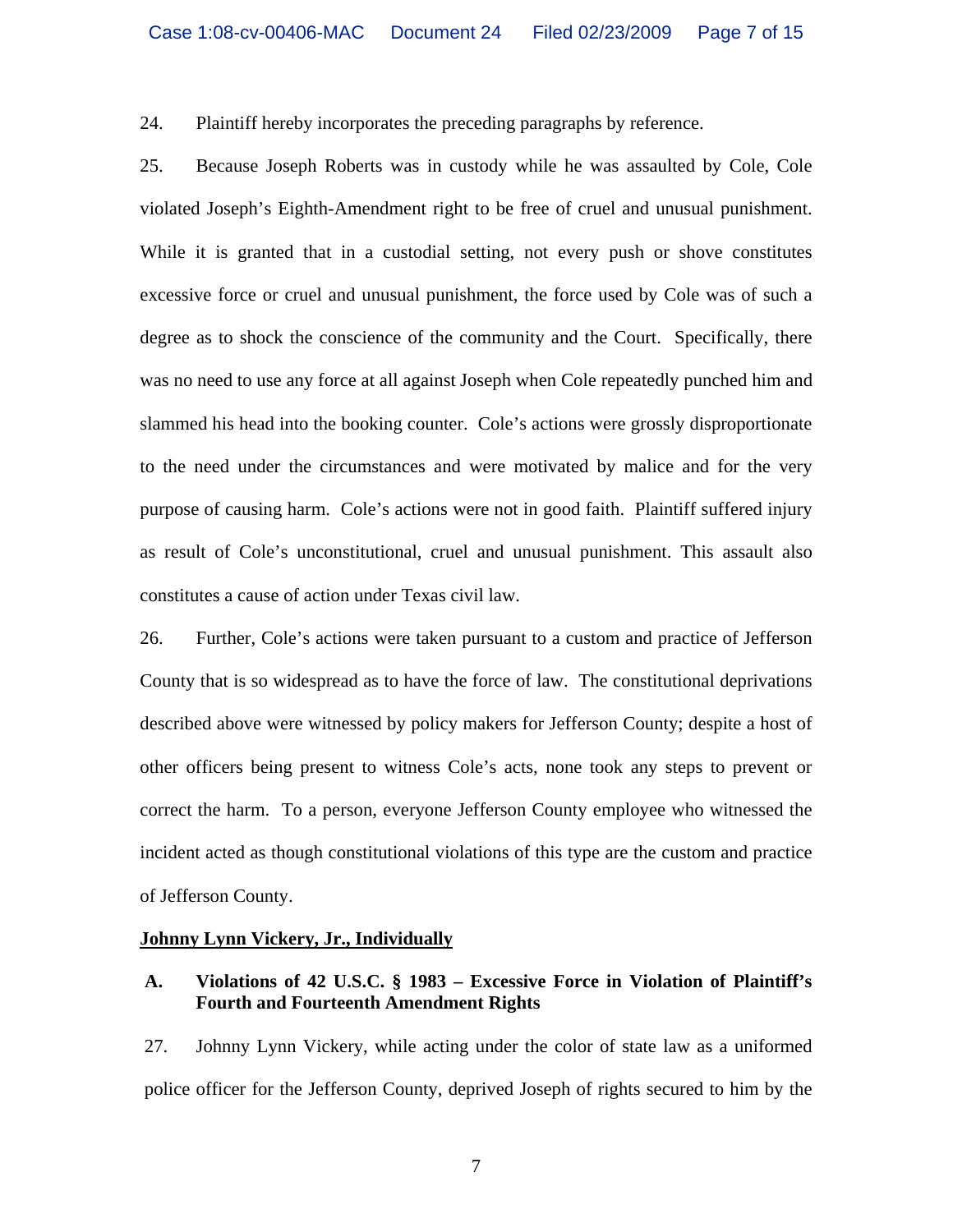Constitution of the United States of America. Vickery assaulted Plaintiff while he was in custody; the video tape clearly shows that Joseph made no threatening movements prior to the assault. Joseph was handcuffed at the time and incapable of defending himself or posing any threat to Vickery or the public. Vickery's actions showed conscious indifference to a right to be free of unreasonable seizure, as guaranteed by the  $4<sup>th</sup>$  Amendment, which was well-known to Vickery at the time.

28. Joseph posed no threat to the officers, jail staff or the public when he was assaulted. No reasonable officer or person in Vickery's position would have thought the force brought to bear was necessary to prevent imminent harm to him or the public. Roberts was unarmed throughout the incident and harmlessly incapacitated when Vickery assaulted him. Moreover, no reasonable officer would have thought throwing a restrained detainee into a wall would be necessary to prevent imminent harm, as Robert was not resisting when he was assaulted. There is no justification for smearing a bloody paper in Plaintiff's hair; Vickery was obviously angry and failed to act with restraint.

29. Vickery's actions constitute conscious indifference to Plaintiff's rights under the 4<sup>th</sup> Amendment of the U.S. Constitution and his conscious indifference to those rights was the producing and proximate cause of Plaintiff's injuries. The force Vickery used was greatly in excess of what the situation required and his actions are shocking to the collective conscience of the Jefferson County community. This assault also constitutes a cause of action under Texas civil law.

30. Further, Vickery's actions were taken pursuant to a custom and practice of Jefferson County that is so widespread as to have the force of law. The constitutional deprivations described above were witnessed by policy makers for Jefferson County;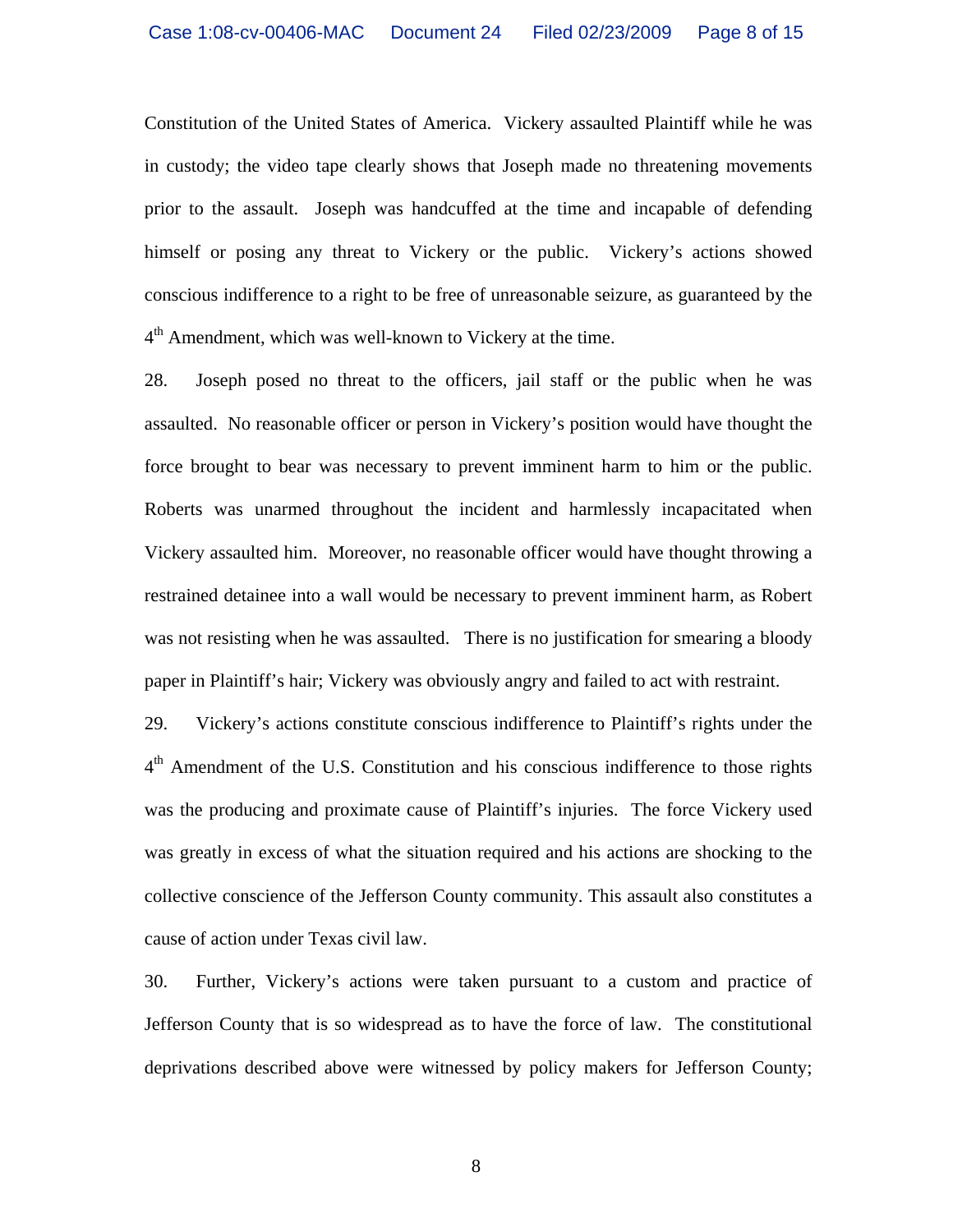despite a host of other officers being present to witness Vickery's acts, none took any steps to prevent or correct the harm. To a person, everyone Jefferson County employee who witnessed the incident acted as though constitutional violations of this type are the custom and practice of Jefferson County.

# **B. Violations of 42 U.S.C. § 1983 – Summary Punishment in Violation of Plaintiff's 14th Amendment Rights**

31. The preceding paragraphs are incorporated by reference.

32. Every citizen of the United States is guaranteed due process of law prior to loss of life, liberty or property by the  $14<sup>th</sup>$  Amendment to the U.S. Constitution. Vickery assaulted Roberts after Roberts was subdued and in custody. Vickery took it upon himself to punish Robert by throwing him into a wall and smearing the bloody release papers in his hair.

33. Vickery acted under color of state law when he assaulted Roberts. Vickery's actions demonstrated his conscious indifference to Plaintiff's right to due process. Vickery's conscious indifference to Roberts' rights under the 14<sup>th</sup> Amendment was the proximate and producing cause of Plaintiff's injuries.

34. No reasonable officer could have believed it was reasonable to assault an unarmed man in the situation presented to Vickery. At the time he was assaulted, Roberts posed no threat to the officer or the public; he had already submitted to custody and made no threatening moves to provoke Vickery. Regardless of how angry Roberts made Vickery during the release procedure, Robert deserved and was guaranteed due process prior to punishment. This assault also constitutes a cause of action under Texas civil law.

35. Further, Vickery's actions were taken pursuant to a custom and practice of Jefferson County that is so widespread as to have the force of law. The constitutional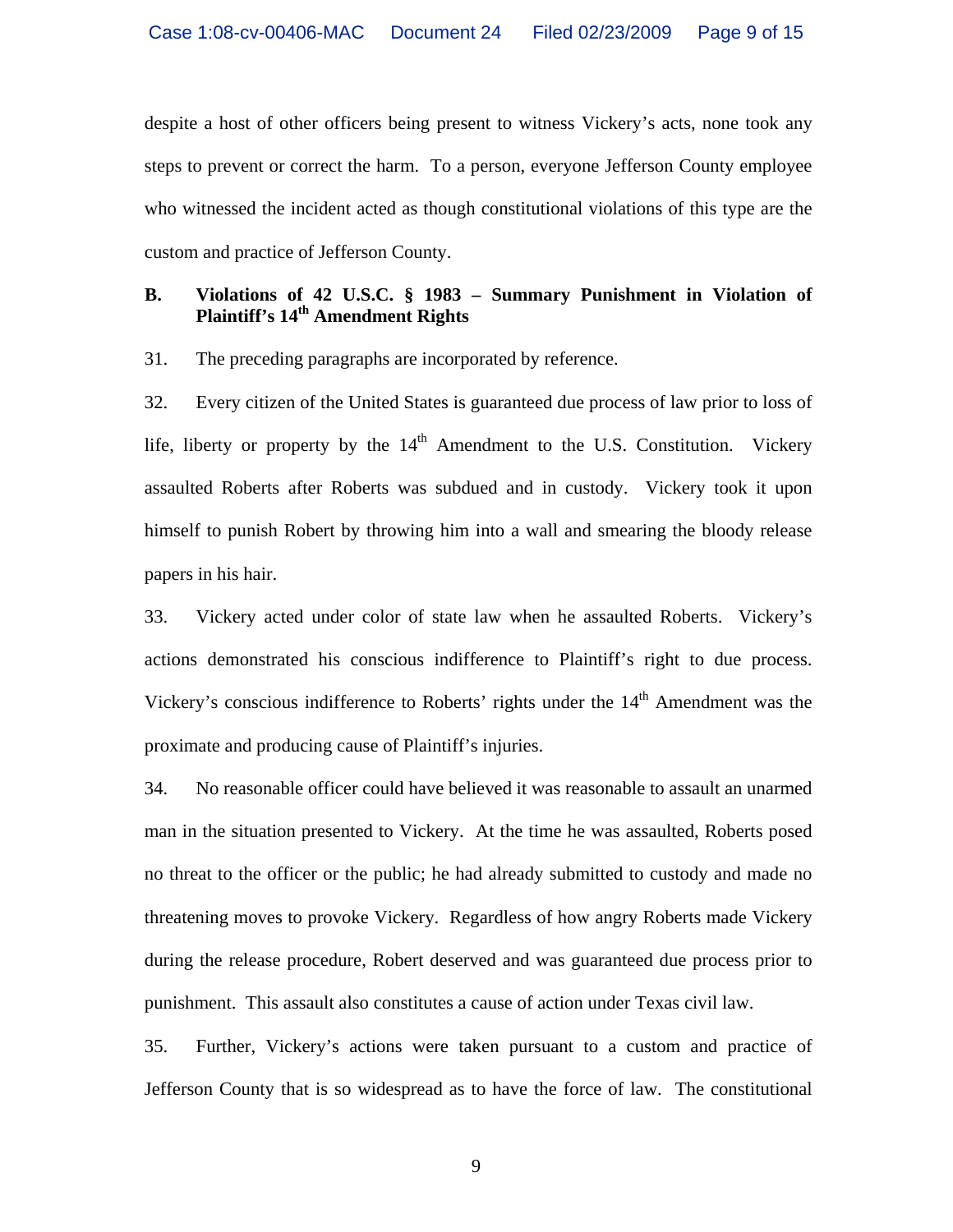deprivations described above were witnessed by policy makers for Jefferson County; despite a host of other officers being present to witness Vickery's acts, none took any steps to prevent or correct the harm. To a person, everyone Jefferson County employee who witnessed the incident acted as though constitutional violations of this type are the custom and practice of Jefferson County.

## **C. Violations of 42 U.S.C. § 1983 – Failure to Provide Medical Aid in Violation of Plaintiff's Fourth and Fourteenth Amendment Rights**

36. Plaintiff hereby incorporates the preceding paragraphs by reference.

37. Once a person is in police custody, the custodial officer has a duty to provide for his safety and secure medical aid for the person if he is injured. Vickery violated Plaintiff's Fourth and Fourteenth-Amendment rights by failing to secure medical attention for Roberts immediately after assaulting him. Vickery's failure to secure medical attention for Robert in a timely fashion was the proximate and producing cause of Robert's injuries.

38. Further, Vickery's actions were taken pursuant to a custom and practice of Jefferson County that is so widespread as to have the force of law. The constitutional deprivations described above were witnessed by policy makers for Jefferson County; despite a host of other officers being present to witness Vickery's acts, none took any steps to prevent or correct the harm. To a person, everyone Jefferson County employee who witnessed the incident acted as though constitutional violations of this type are the custom and practice of Jefferson County.

### **The County**

## **A. Violations of 42 U.S.C. § 1983 – Policy and Procedure of Excessive Force and Cruel and Unusual Punishment**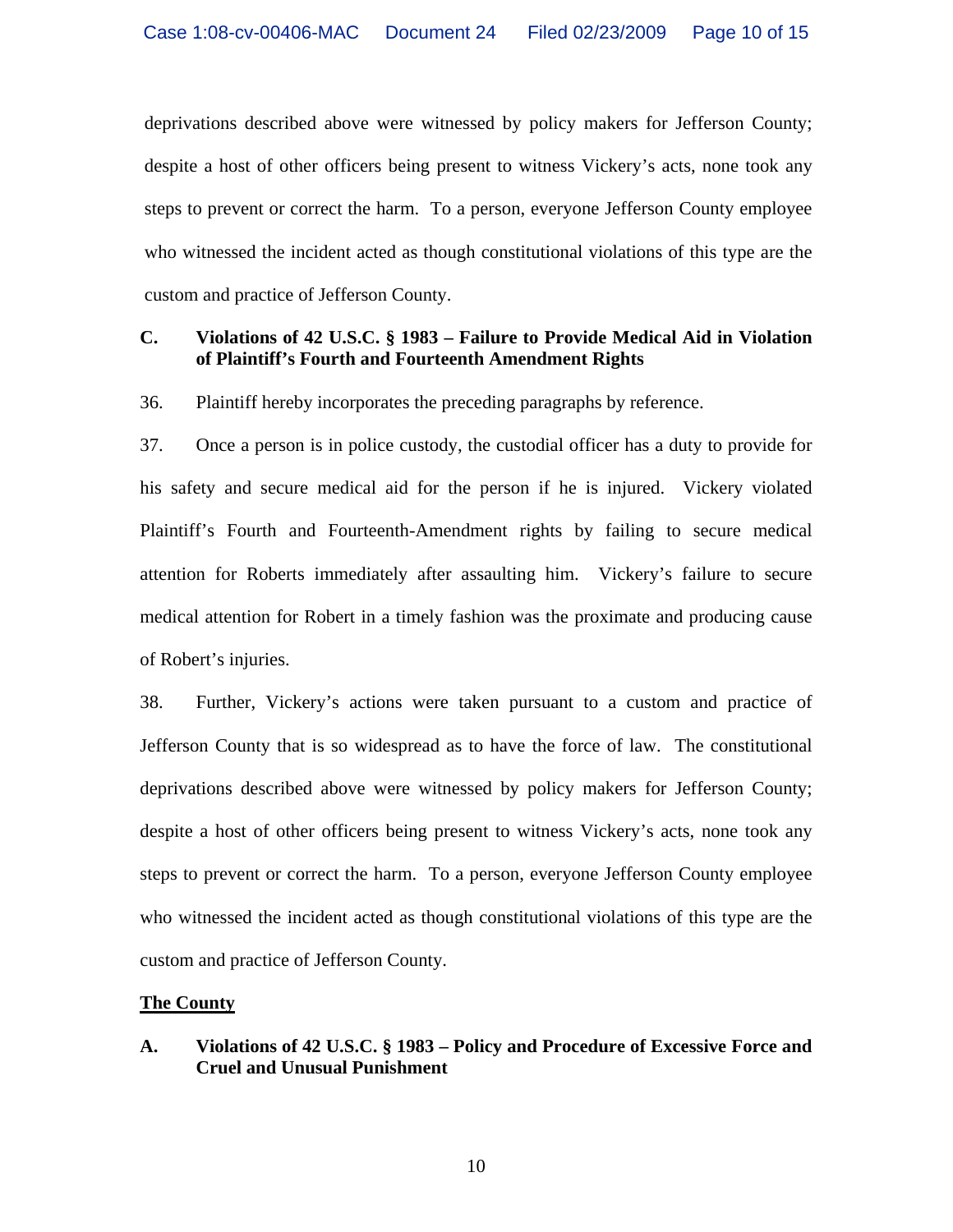39. The preceding paragraphs are hereby incorporated by reference.

40. Jefferson County and its police force have a policy of using excessive force and subjecting their detainees to cruel and unusual punishment; this is clear from the reactions of the other police officers that witnessed the assaults against Plaintiff. Those officers acted as though the assault perpetrated on Plaintiff was a common occurrence. While Jefferson County surely did not have a written policy requiring the use of excessive force, it is apparent that excessive force is standard procedure for Jefferson County officers. Jefferson County only took corrective action after it was apparent it could not avoid responsibility due to the assault being recorded. By tacitly approving of excessive force and its proclivity to "turn a blind eye" to gross violations of constitutional rights, Jefferson County has created a policy of brutality and excessive force. This practice is so pervasive as to have the force of law.

41. This policy of brutality, excessive force and cruel and unusual punishment demonstrates a conscious indifference to the rights secured our citizens by the Fourth, Eighth and Fourteenth Amendments of the U.S. Constitution. Officers Cole and Vickery were acting pursuant to and in conformity with this policy when they separately and individually beat Plaintiff. The foregoing policy was the proximate and producing cause of Plaintiff's injuries.

# **B. Violations of 42 U.S.C. § 1983 – Policy and Procedure: Failure to Adequately Train**

- 42. The preceding paragraphs are hereby incorporated by reference.
- 43. The Jefferson County Sheriff's Department failed to adequately train its officers in the following areas:
	- a. proper escalation of force,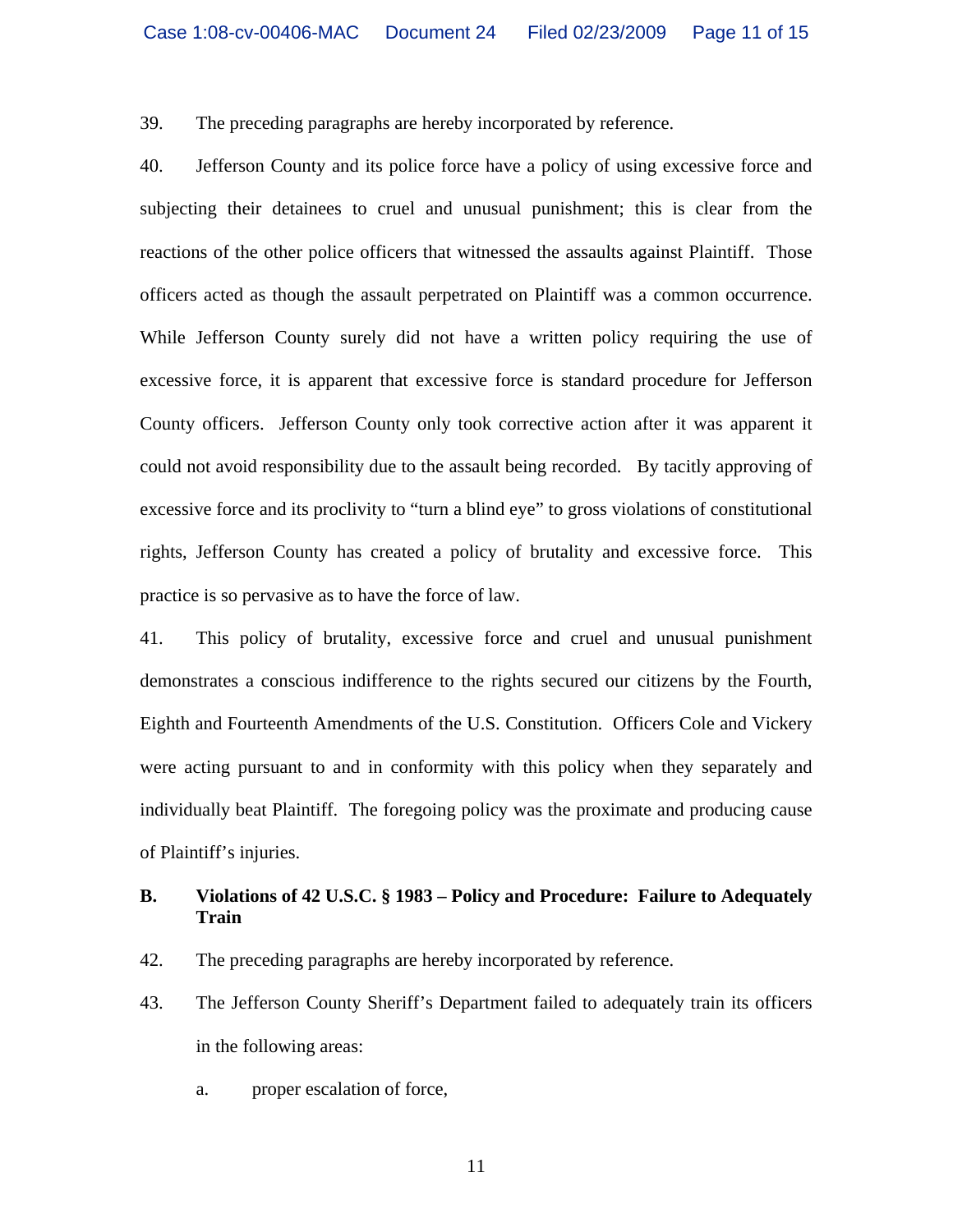- b. the use of excessive force,
- c. the illegality of excessive force,
- d. the constitutional limits of the use of force,
- e. the necessity and proper limits of force in a custodial setting; and
- e. how to properly and dispassionately confront suspects that have angered the officer.

44. This policy of failing to adequately train its officers shows a conscious indifference to the rights secured by the Fourth, Eighth and Fourteenth Amendments to the citizens of Jefferson County and Plaintiff in particular. The County's failure to properly train its officers is so reckless that misconduct by its officers was inevitable. This policy of inadequate training was a producing and proximate cause of Plaintiff's injuries and is so pervasive as to have the force of law.

# **C. Violations of 42 U.S.C. § 1983 – Policy and Procedure: Failure to Adequately Supervise**

45. The Jefferson County Sheriff's Department has a practice of failing to properly supervise its officers. This policy includes both the failure to inquire into the officers' daily activities and the County's failure to reprimand its officers for the use of excessive force. Failing to supervise, like failing to reprimand, has resulted in tacit approval of excessive force; if no one is watching the officers and the officers are not punished for excessive force, then it is reasonable for the officers to assume that those actions are accepted by Jefferson County; these assaults were witnessed and approved by supervisors and policy makers. The Jefferson County Sheriff's Department only took corrective action because the video tape ensured it could not ignore the attacks on Joseph. This practice is so widespread that officers do not fear punishment. The failure of county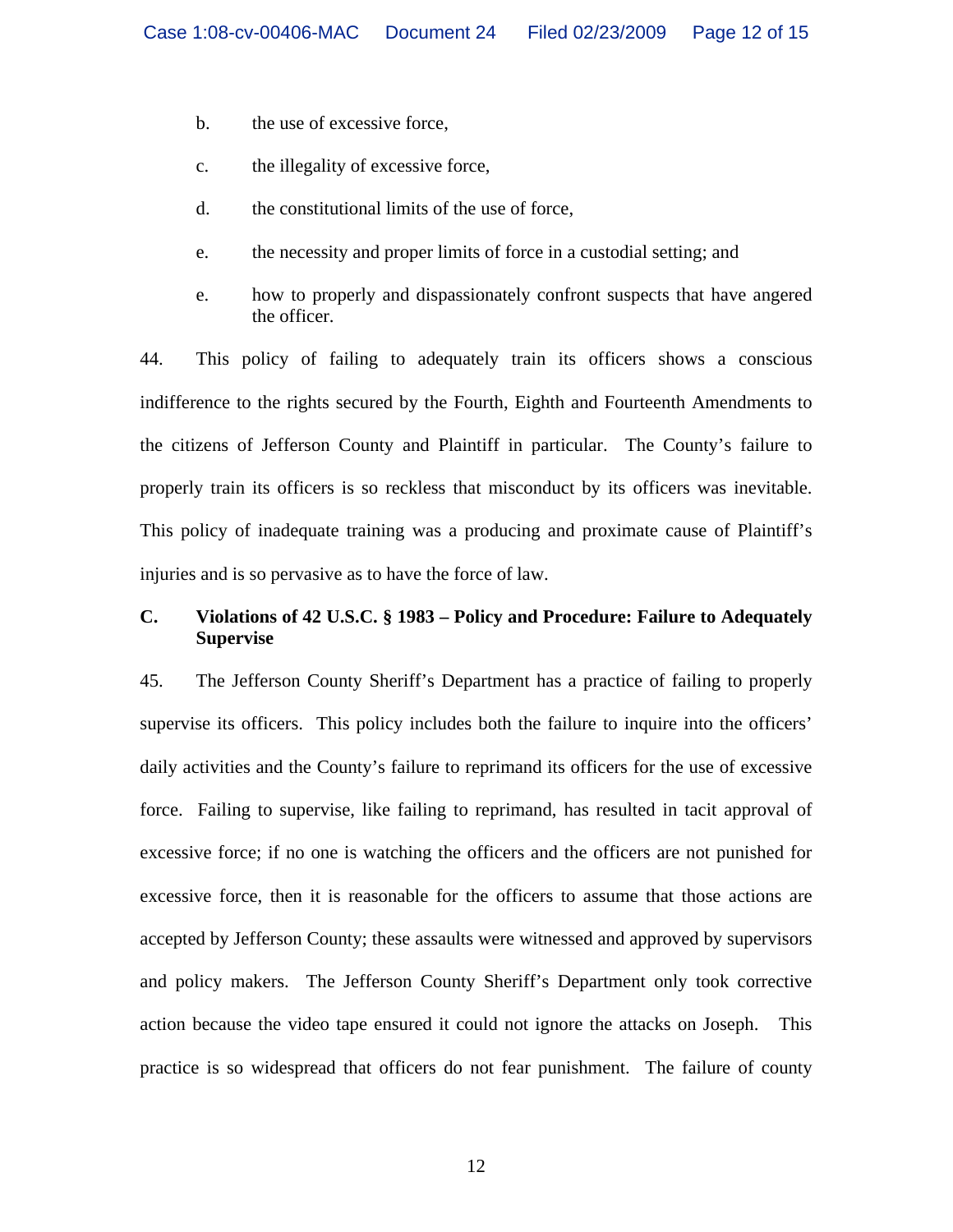officials to properly supervise its officers is so rampant that the practice has the force of law; this practice was the proximate and producing cause of Plaintiff's injuries.

### **D. Violations of the Texas Tort Claims Act**

46. The preceding paragraphs are hereby incorporated by reference as if set forth in full.

47. This cause of action is advanced against Jefferson County in the alternative. Defendant's conduct toward Plaintiff violated the Texas Tort Claims Act, TEX. CIV. PRAC. & REM. CODE § 101.001 *et seq.*

48. Jefferson County's negligence, including but not limited to its failure to train and supervise Cole and Vickery, and the negligence of its agents, Cole and Vickery, who were acting in the course and scope of their employment for Jefferson County at the time of the assaults, injured Plaintiff causing him physical injury, pain and suffering, mental anguish and humiliation. Jefferson County is vicariously liable for its agents negligent acts.

49. Plaintiff's damages, which were proximately caused by Jefferson County and its agents, Cole and Vickery, were caused by the use of tangible personal property. Specifically, Cole used the booking counter and Vickery used handcuffs, the wall of the jail and the release papers to injure Plaintiff. The personal property at issue contributed to Plaintiff's injuries and damages.

### **VI. DAMAGES**

50. As a result of the above-noted violations, Plaintiff incurred significant damages. His dignity and faith in the civil servants of Jefferson County have been irreparably destroyed. Plaintiff also suffered significant physical pain; he was punched several times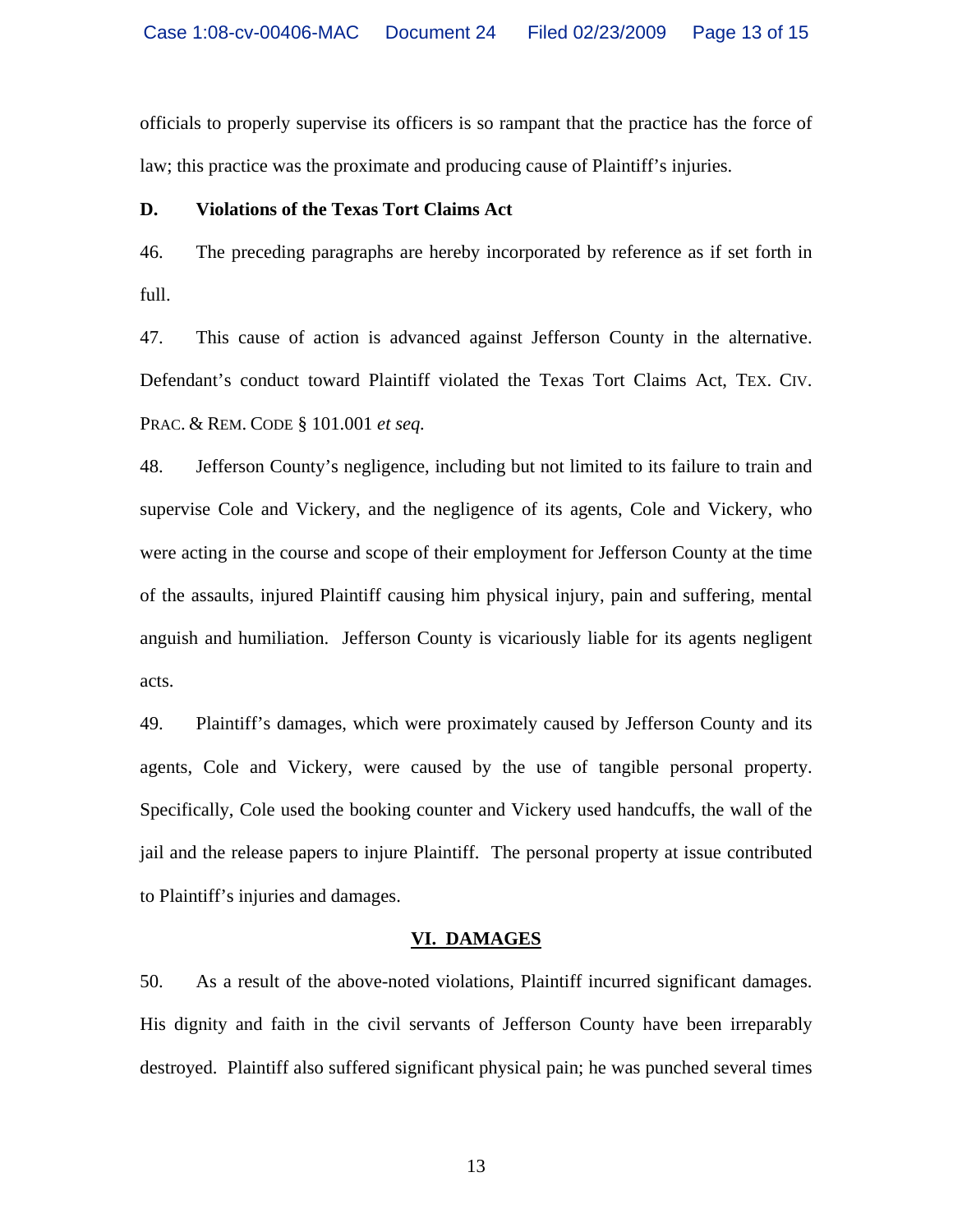in the face and then, while in handcuffs, was thrown into a wall. Joseph also suffered, and continues to suffer, significant mental anguish and distress and has lost significant wages. Moreover, Plaintiff is entitled to punitive damages from Cole and Vickery, as their actions were clearly motivated by anger, malice and evil motive. Plaintiff is further entitled to attorney's fees, costs of suit and prejudgment interest.

# **VII. PRAYER**

51. Plaintiff prays that, upon trial before a jury of his peers, that he be granted the relief set forth above and all other relief to which he shows himself justly entitled in law and equity.

Respectfully Submitted,

 /s/ *Derek Merman* \_\_\_\_\_\_\_\_\_\_\_\_ Derek Merman, Attorney in Charge State Bar No. 24040110 Merman & Dunk, LLP 723 Main St. Ste. 1020 Houston, Texas 77002 Tele: 713-223-1435 Fax: 713-223-1438

ATTORNEY FOR PLAINTIFF